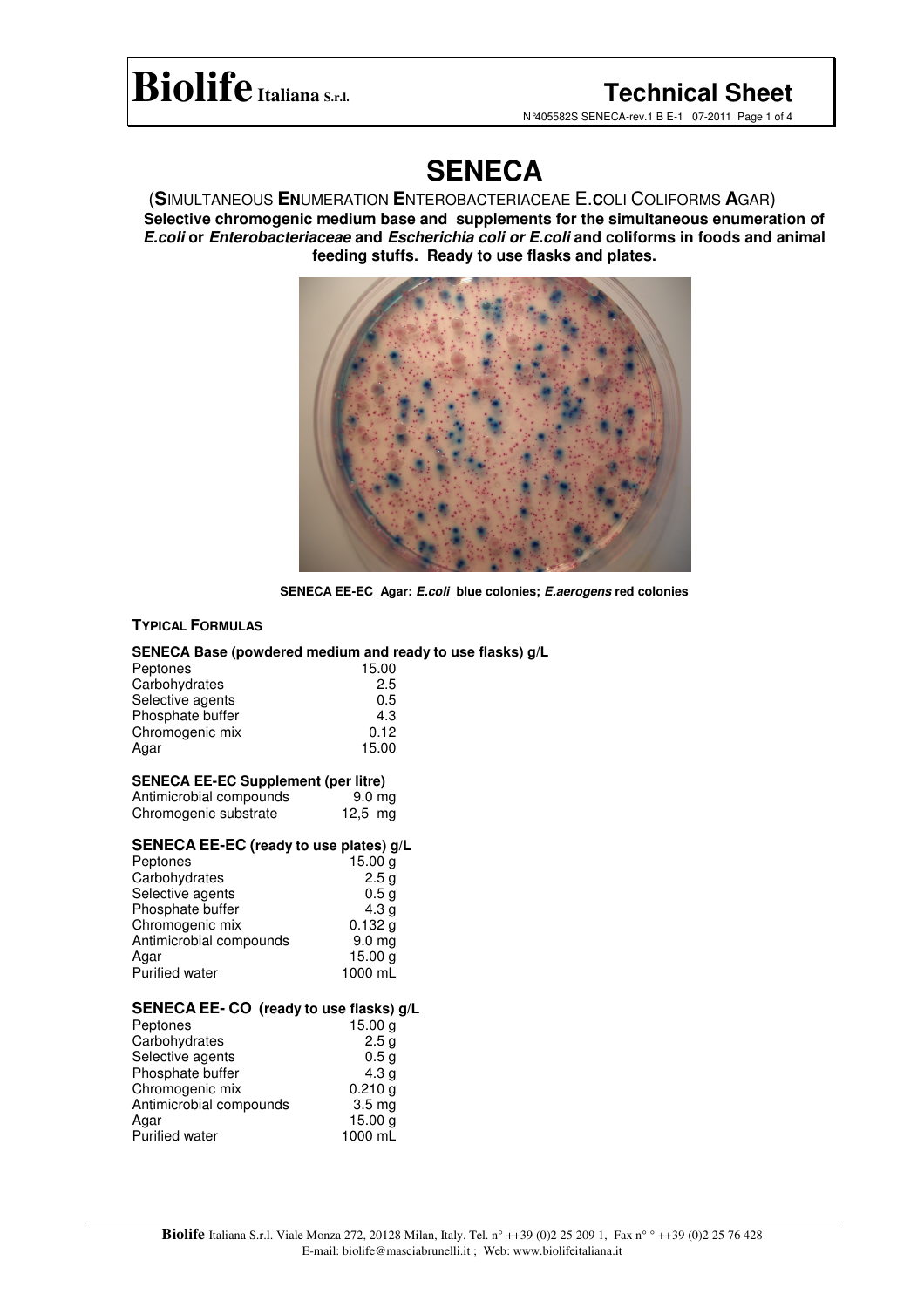N°405582S SENECA-rev.1 B E-1 07-2011 Page 2 of 4

#### **DIRECTIONS FOR DEHYDRATED MEDIUM SENECA BASE**

Suspend 18,7 g in 500 mL of cold distilled water; heat to boiling stirring constantly, sterilise by autoclaving at 121°C for 15 minutes and cool to 45-50°C.

**ENUMERATION OF** *E.COLI*: use the medium base without supplements.

**SIMULTANEOUS ENUMERATION OF** *E.COLI* **AND** *ENTEROBACTERIACEAE*: reconstitute the contents of one vial of SENECA EE-EC Supplement (REF 4240023) with 1 mL of ethanol; mix well than add 1 mL of sterile distilled water. Supplement 500 mL of SENECA Base with the reconstituted vial of SENECA EE-EC Selective Supplement, mix well and pour into inoculated Petri dishes. final pH  $7,3 \pm 0,2$ 

#### **DIRECTIONS FOR READY TO USE FLASKS**

#### **ENUMERATION OF** *E.COLI*

Dissolve the contents of the bottle of SENECA Base (REF 515582S3) in a temperature controlled water batch (100°C). Cool to 45-50°C, mix well and pour into sterile Petri dishes

#### **SIMULTANEOUS ENUMERATION OF** *E.COLI* **AND** *ENTEROBACTERIACEAE*

Dissolve the contents of the bottle of SENECA Base (REF 515582S3) in a temperature controlled water batch (100°C). Cool to 45-50°C. Reconstitute the contents of one vial of SENECA EE-EC Supplement (REF 4240023S) with 3 mL of ethanol; mix well and than add 3 mL of sterile distilled water. Add 1 mL of reconstituted supplement to 200 mL of melted and cooled base.

#### **SIMULTANEOUS ENUMERATION OF** *E.COLI* **AND** *COLIFORMS*

Dissolve the contents of the bottle of SENECA EC-CO (REF 515582C3) in a temperature controlled water batch (100°C). Cool to 45-50°C, mix well and distribute into sterile Petri dishes

#### **DESCRIPTION**

**SENECA** is an improvement of a culture medium previously proposed by Biolife (Chromogenic EE-EC). **SENECA** is a chromogenic medium base that shall be supplemented with appropriate additives for the preparation of several formulations useful in food end environmental microbiology for the simultaneous enumeration of important faecal indicators:

## *E.coli* β-glucuronidase positive

or *E.coli* **-glucuronidase positive +** *Enterobacteriaceae* or *E.coli* **-glucuronidase positive + coliforms**

#### **COMBINATIONS OF MEDIUM BASE AND SUPPLEMENTS**

#### **ENUMERATION OF E.COLI**

Dehydrated medium 405582S SENECA Base (500g) Ready to use medium in flasks SENECA Base (6x200mL)

#### **ENUMERATION OF** *E.COLI* **AND** *ENTEROBACTERIACEAE*

Dehydrated medium + supplement: 405582S SENECA Base (500g) + SENECA EE-EC Supplement (10x500mL)

Ready to use medium in flasks + supplement: 515582S3 SENECA Base (6x200mL) + SENECA EE-EC Supplement (10x1,2L)

Ready to use medium in plates: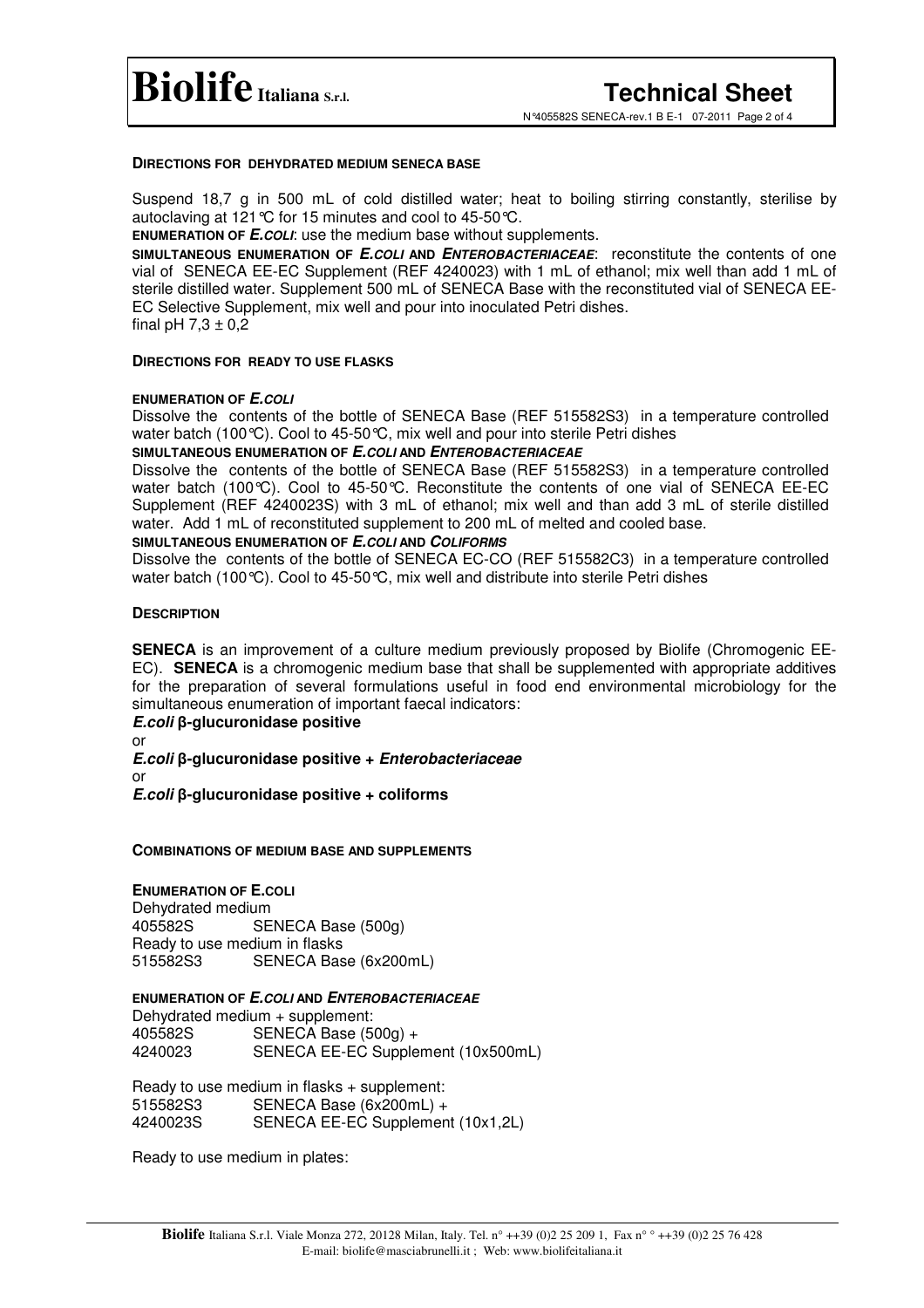

N°405582S SENECA-rev.1 B E-1 07-2011 Page 3 of 4

### 545582S SENECA EE-EC

### **ENUMERATION OF** *E.COLI* **AND** *COLIFORMS*

Ready to use medium in flasks: 512282C3 SENECA EC-CO

#### **TECHNIQUE**

Carry out the simultaneous enumeration of *Enterobacteriaceae* and *Escherichia coli* and Coliforms following the usual methods with poured plate technique (1mL inoculum) or the surface streaking (0,1 mL inoculum) or MF techniques and incubate at  $37^{\circ}C \pm 1^{\circ}C$  for  $24 \pm 2$  hours. If no typical colonies are present after 24 h of incubation or if the colonies colours are too light of if no growth occurs, reincubate the plates for further  $24 \pm 2$  hours.

#### **Enumeration of** *E.coli* **+** *Enterobacteriaceae* **(SENECA Base with SENECA EE-EC Supplement)**

Count as *Enterobacteriaceae* all the pink-red and blue colonies. Count as *E.coli*  $\beta$ -D glucuronidase positives the blue colonies.

#### **Enumeration of** *E.coli* **+ Coliforms (SENECA EC-CO flasks)**

Count as Coliforms all the red-violet colonies and the blue colonies. Count as *E.coli*  $\beta$ -D glucuronidase positives the blue colonies.

#### **Enumeration of** *E.coli* **(SENECA Base)**

Count as *E.coli*  $\beta$ -D glucuronidase positives the blue colonies.

#### **USER QUALITY ASSURANCE SENECA BASE + SENECA EE-EC SUPPLEMENT (37°C –24 h)**

Productivity: *E.coli* ATCC 25922: blue colonies **Specificity** *E.aerogenes* ATCC 13048: red colonies Selectivity: *S.aureus* ATCC 25923: inhibited *P.aeruginosa* ATCC 14207: inhibited

#### **STORAGE**

- Dehydrated medium, selective supplements, ready to use media in flasks and plates: store at 2- 8°C until their expiry date
- Once reconstituted, SENECA EE-EC Supplement can be kept 24 hours at 2-8 °C or 7 days if frozen in aliquots. The supplement must not undergo more than one cycle of freezing/thawing
- Poured plates prepared from the dehydrated base can be kept at  $2-8$  °C for 15 days.

#### **LIMITS AND PRECAUTIONS**

- After reconstitution SENECA EE-EC Supplement may show a slight precipitate that doesn't give any problem on the microbiological performances of the complete medium
- Very few strains of *E.coli* (e.g. *E.coli* O157) are β-D glucuronidase negative.
- Some strains other than *E.coli* are are  $\beta$ -D glucuronidase positive (e.g *Salmonella*) and therefore could grow as blue colonies.
- The products here described should be used only in the Laboratory by professionally qualified operators.
- Sterilize all the inoculated materials with validated procedures.

**PACKAGING**